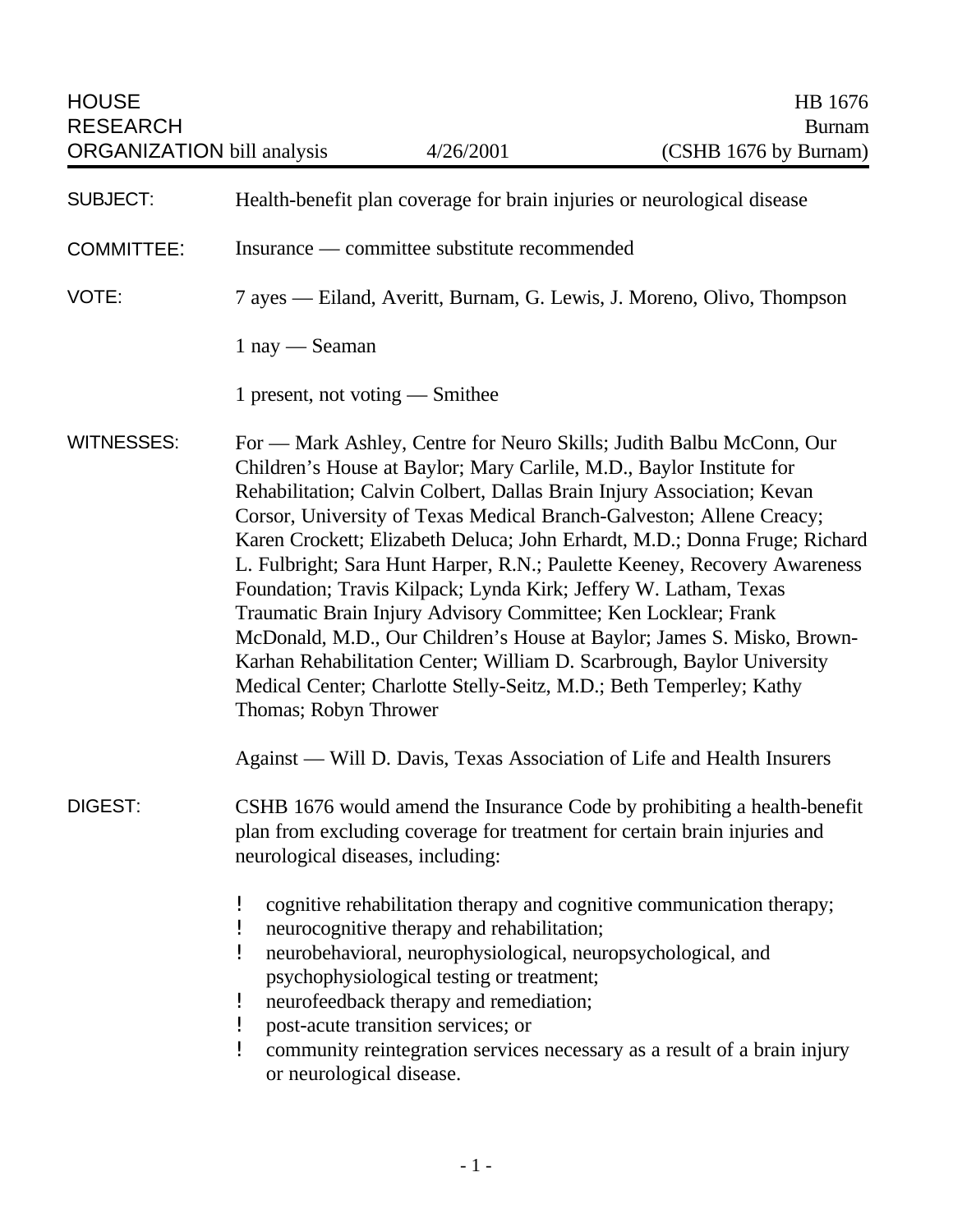## HB 1676 House Research Organization page 2

The required health-benefit plan coverage related to brain injury or neurological disease could be subject to deductibles, copayments, or annual maximum payment limits that were consistent with deductibles, copayments, and annual or maximum payment limits applicable to other similar coverage under the plan. The insurance commissioner would have to adopt rules as necessary to implement these provisions.

The commissioner by rule would have to require the issuer of a healthbenefit plan to provide adequate training to people responsible for precertification, preauthorization of coverage, or utilization management under the plan to prevent wrongful denial of required health-benefit plan coverage relating to brain injury or neurological disease in order to avoid confusion of medical benefits with mental health benefits.

CSHB 1676 would apply only to health-benefit plans offered by:

- ! an insurance company;
- ! a group hospital service corporation operating under Chapter 20 of the Insurance Code;
- a fraternal benefit society operating under Chapter 10;
- a stipulated premium insurance company operating under Chapter 22;
- ! a reciprocal exchange operating under Chapter 19;
- a health maintenance organization operating under Chapter 20A;
- ! a multiple-employer welfare arrangement that holds a certificate of authority; or
- ! an approved nonprofit health corporation that holds a certificate of authority under Article 21.52F.

The bill would apply to a small-employer health-benefit plan written under Chapter 26. It would not apply to a plan that provides coverage:

- ! only for benefits for a specified disease or another limited benefit;
- ! only for accidental death or dismemberment;
- ! for wages or payments in lieu of wages for a period during which an employee was absent from work because of sickness or injury;
- ! as a supplement to a liability insurance policy;
- ! for credit insurance;
- ! only for dental or vision care;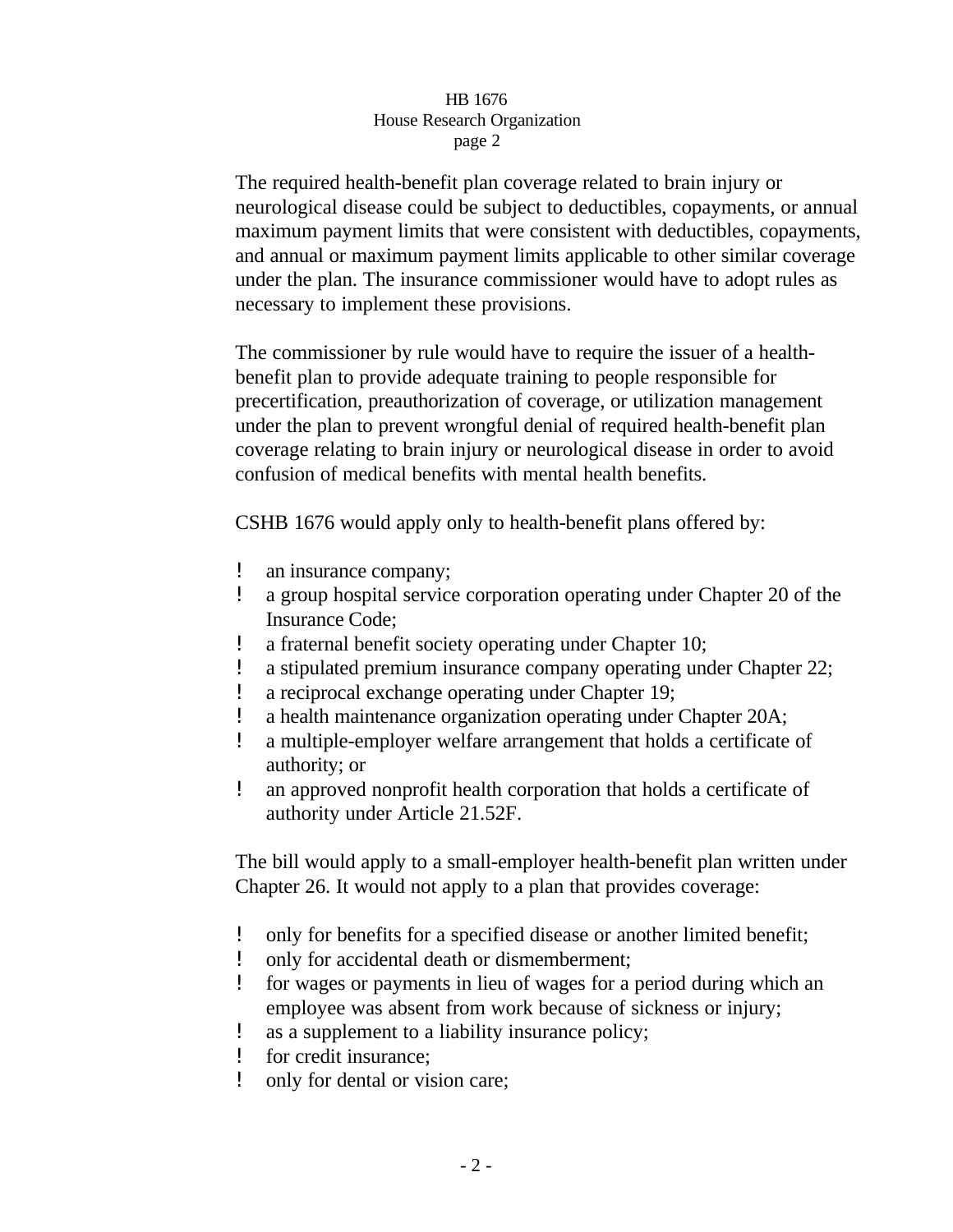## HB 1676 House Research Organization page 3

- ! only for hospital expenses; or
- ! only for indemnity for hospital confinement.

It also would not apply to a Medicare supplemental policy, a workers' compensation insurance policy, medical payment insurance coverage provided under a motor-vehicle insurance policy, or a long-term care insurance policy, including a nursing home fixed-indemnity policy, unless the commissioner found that the policy provided coverage so comprehensive that the policy was a health-benefit plan as described by the bill.

CSHB 1676 would take effect September 1, 2001, and would apply only to a health-benefit plan delivered, issued, or renewed on or after January 1, 2002.

**SUPPORTERS** SAY: About 6,500 Texans are permanently disabled by traumatic brain injuries each year. An additional number of people receive injuries that fall under the more general heading of "acquired brain injury." Extraordinary life-saving techniques and rehabilitation services allow many people with brain injuries to live meaningful lives, although the survivors of such injuries usually face a long process of rehabilitation. These people may not be covered, however, by certain health-benefit plans. In some cases, insurers exclude coverage of rehabilitation services as part of a health-benefit plan on the basis that these conditions are mental rather than physical illnesses.

> Expanding health-benefit plans for brain injuries and neurological diseases could benefit a large number of Texans and their families and caregivers. CSHB 1676 would prohibit health-benefit plans from excluding coverage for people who survive certain brain injuries and neurological diseases. These injuries and diseases are physical rather than mental illnesses, and insurance carriers should offer benefits for them accordingly.

**OPPONENTS** SAY: CSHB 1676 has technical problems that could exclude many of the people it intends to protect. For example, Lloyd's plans would not be among the plans that the bill would require to offer this health coverage. Also, the bill has an exclusion that could apply to limited benefits, such as accident policies. By not offering coverage for brain injuries or neurological diseases in accident policies, the bill actually could result in reducing existing benefits. CSHB 1676 also would omit coinsurance as a required coverage, which again could restrict coverage for a sizeable number of patients.